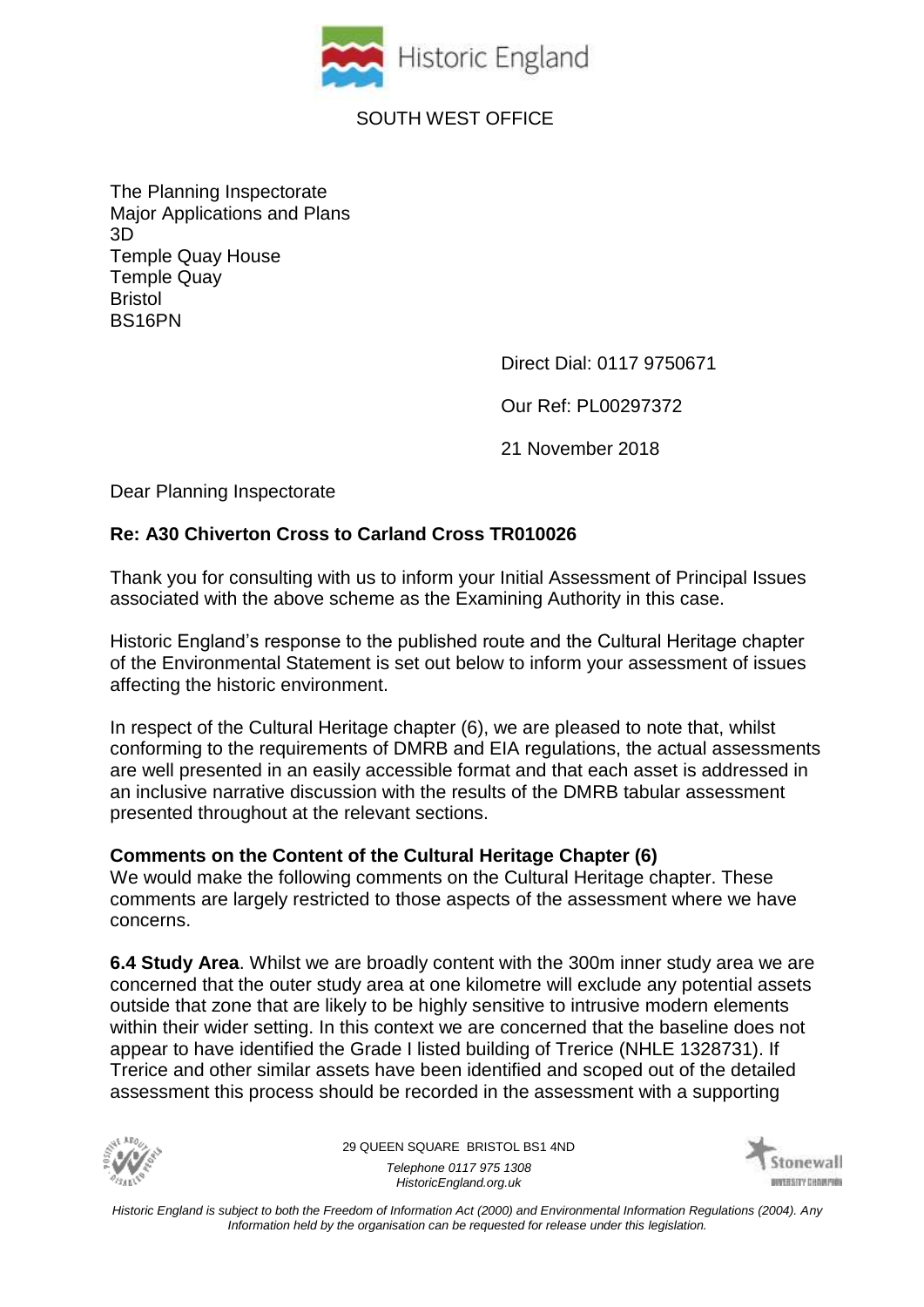

## SOUTH WEST OFFICE

reason and justification for the fact that no further investigation has been conducted.

Given the largely ridge top route of the current A30 and the proposed new route that sits downslope alternating from north to south, the new route will in our opinion be significantly more visible over a much further extent than the one kilometre study area regardless of which side of the current route it sits. On this basis the definition and extent of the study area will need to be clearly justified on the basis of supporting information from, for example, the Landscape and Visual Impact assessment.

**Table 6-1.** Listing is a national designation, therefore Grade II Listed Buildings, which are considered to be of special architectural and historic interest, should be assessed alongside the other national designations and their significance not underplayed as regionally important.

**6.10.3. Warrens barrow (SM 29681; NHLE 1016888), Higher Ennis barrow cemetery (SM 32903; NHLE 1020758), Carland Cross**. Historic England support this proposal, however, there are significant concerns with the current engineered solution (see below, **NHLE 1017050 and NHLE 1016888**).

**6.10.7. Milestones**. Any assets, including milestones, removed and intended for resetting should be subject to a detailed works management plan detailing removal, transport storage and reinstatement details with significant dates identified.

**6.11.8. WHS**. We agree with the overall assessment of the level of impact for the World Heritage Site.

**6.11.10 to 6.11.13**. Church of Saint Peter (NHLE no. 1141481), Schoolroom immediately east of Church of St Peter (NHLE no. 1141482) and Vicarage (NHLE no. 1328719). As noted at 6.11.11, the church tower is a prominent landmark in views from most directions. Our concerns are that views from the A30 heading west from the general vicinity of the 'four burrows' scheduled monument will be obstructed by the proposed new junction. The significance of these views being that the church tower, the highest structure in the area at the time of construction, was a prominent focal point for the medieval congregation and an identifiable landmark for all.

It is not clear from the assessment whether long term operational impacts have been assessed because the impact described, at 6.11.13, refers only to the impacts arising from the temporary construction and compound.

**6.11.25**. **Four burrows (SM 29602; NHLE no. 1016054).** The assessment provided classifies the impact of the new route on the north of the northernmost barrow as permanent Moderate Adverse, it concludes that there will be no change to the remaining barrows in the group. The cumulative assessment is then concluded to be an overall Neutral impact. Historic England does not consider that the cumulative



29 QUEEN SQUARE BRISTOL BS1 4ND *Telephone 0117 975 1308 HistoricEngland.org.uk*

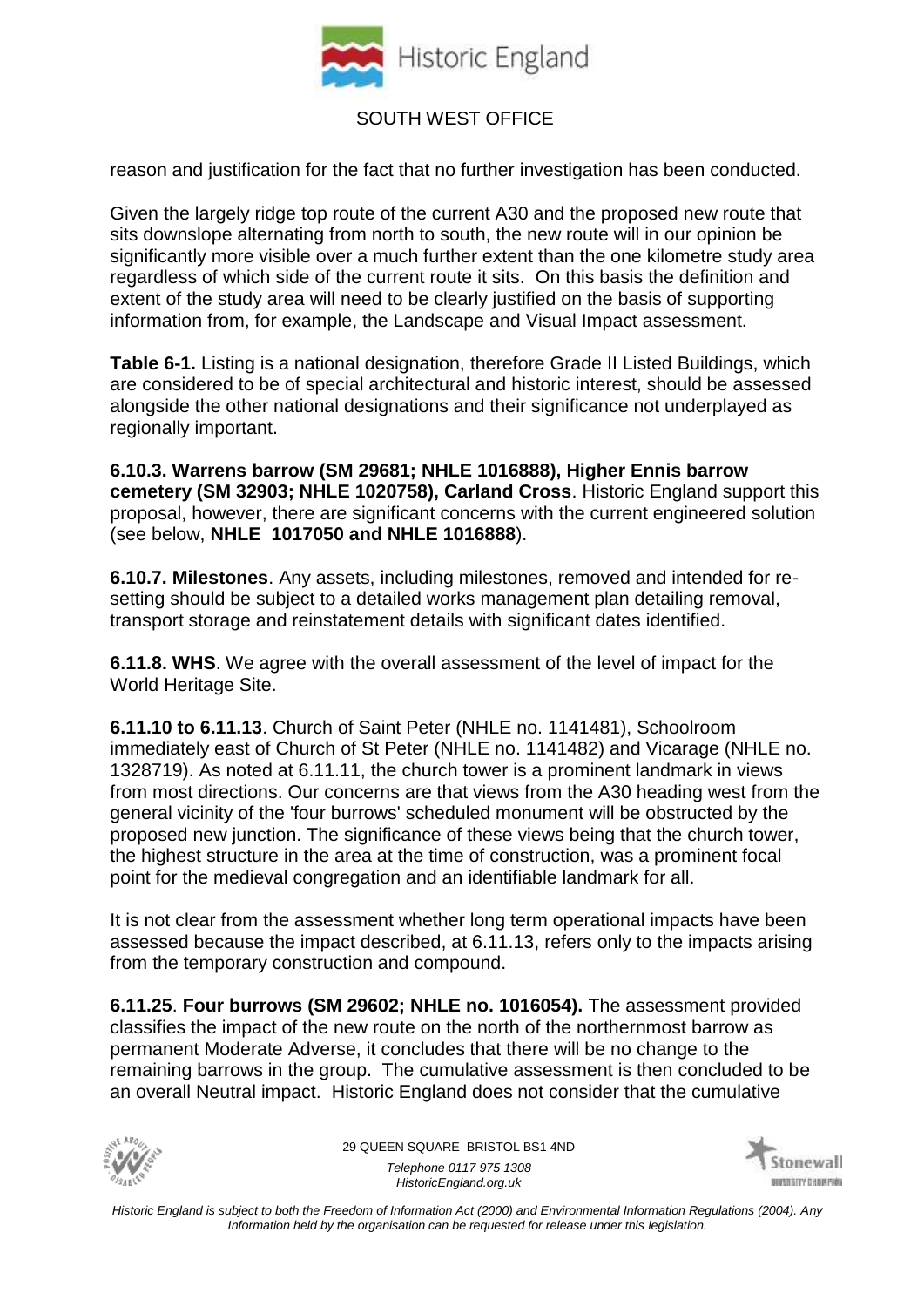

assessment takes due regard of the permanent adverse impact on this group of nationally important barrows which should, in the assessment, be considered as a group and the impacts not atomised by assessment of each barrow in isolation.

**6.11.72. Warrens barrow (SM 29681; NHLE 1016888)**. In our opinion the significant issue here is the loss of views to, and from, the barrow to the north and west. Distant views are an essential factor in the location of barrows such that the loss of such visibility will result in loss of significance derived from this aspect of the barrow's setting. This loss of significance must be appropriately appreciated and should not be underestimated, but also considered separately initially from the undoubted gains in enhancement of the barrow's setting to the south that will arise from the removal of this section of the existing A30. Whilst we do not disagree with the assessment that "While the reuniting of Warrens Barrow with the barrow cemetery to the south is a beneficial impact, it is considered that this is outweighed by substantial changes within the setting of the barrow to the west, north and east.", we do, however, advise that the overall impact should be considered Large Adverse impact rather than Moderate.

Historic England does not consider that the cumulative assessment takes due regard of the permanent adverse impact on the overall Carland Cross group of nationally important barrows which should, in the assessment, be considered as a group and the impacts not atomised by assessment of each barrow in isolation.

#### **Comments on the potential impact of the scheme on individual designated heritage assets.**

**Chiverton Cross area.** Historic England remains concerned regarding the impact of the proposed new junction on views of the church of St Peter (NHLE no. 1141481), particularly from the north and east. This significantly reduces the ability to 'read' the historic importance of the church as a landscape feature and we would recommend that close scrutiny be applied to the engineering options for the new junction.

**Four burrows (SM 29602; NHLE no. 1016054).** Whilst we welcome the reduction in traffic that the new route will bring, we maintain our disappointment that the scheme offers little in the way of enhancement or mitigation to offset the Moderate Adverse impact that the new route will have on the northernmost barrow of this group. Given the downgrading of the current route we would welcome a reduction in the width of the carriageway at this point. This would reduce the visual impact of the current A30 as it passes the monument.

**Nancarrow Farmhouse and attached wall LBII (NHLE no. 1136610) and Chyverton Park RPGII (NHLE no. 1000512)**. We remain unable to comment in detail on the relative historic environment impacts of the proposed route in relation to the above designated heritage assets since the previously requested options appraisal for the route between these designated heritage assets has not as yet been supplied.



29 QUEEN SQUARE BRISTOL BS1 4ND *Telephone 0117 975 1308 HistoricEngland.org.uk*

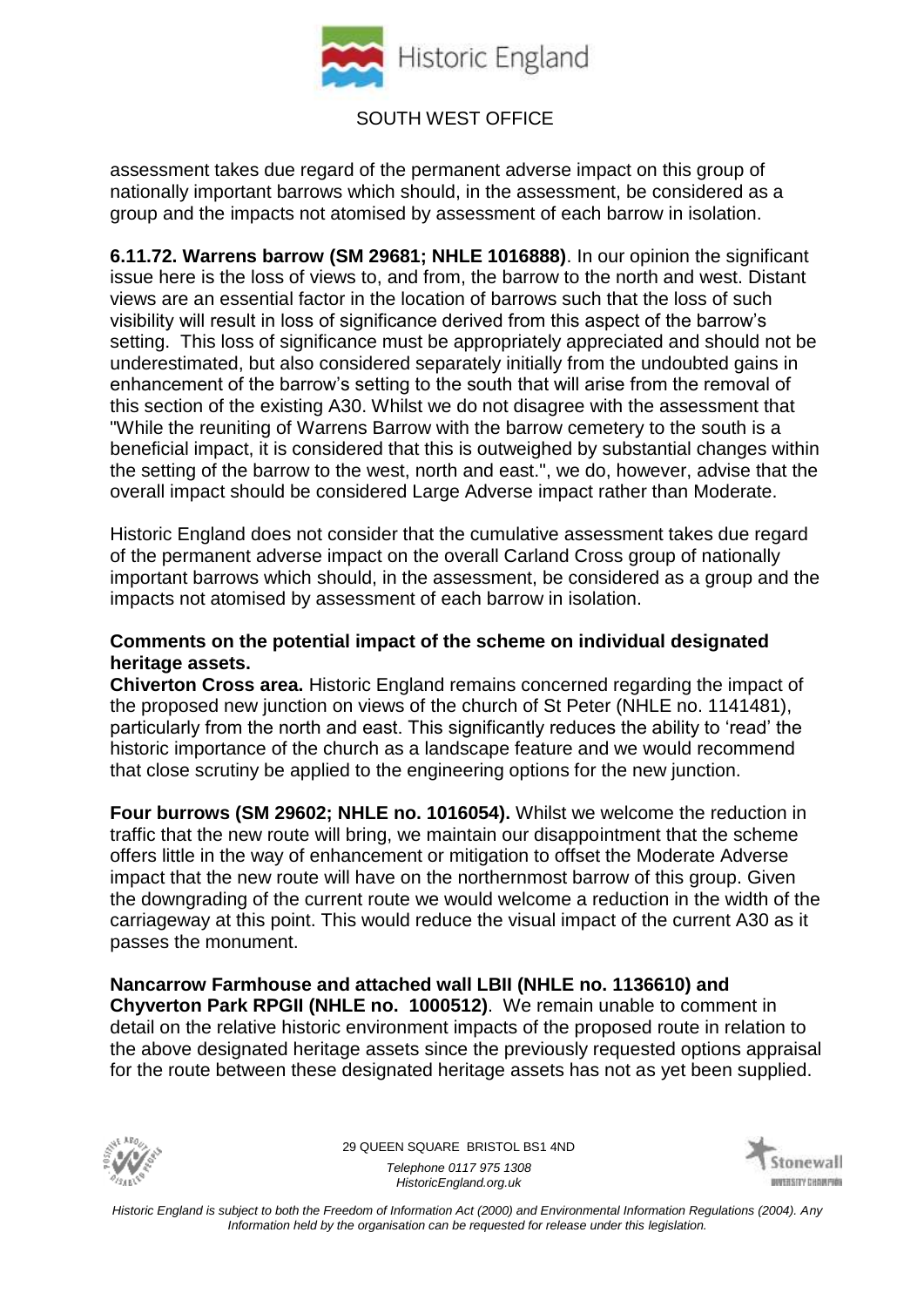

## SOUTH WEST OFFICE

**Bowl barrow 130m south east of Penglaze (SM 19680; NHLE no. 1016887).** We would note the potential to restrict the width of the existing A30 route as a result of the downgrading and advise that in our opinion this would facilitate significant environmental improvements to the setting of the scheduled monument.

**Two bowl barrows 290m and 375m north of Higher Ennis Farm (SM 32902; NHLE no. 1017050).** We note the assessment of impact and the engineering requirement for the northernmost of these barrows as a result of the chosen route. However, we would draw to the Examining Authority's attention the fact that the original proposed route, which crossed the existing A30 some way to the west, did not require this work. In our opinion, the selection of the route in this area will need to be clearly justified as it has been demonstrated through the development phase that alternative options, less harmful to the historic environment, may exist.

**Warrens barrow (SM 29681; NHLE no. 1016888) and Round barrow cemetery 420m north-east of Higher Ennis Farm (SM 32903; NHLE no. 1020758).** We welcome the removal of the existing A30 from between these two separately designated elements of the round barrow cemetery at Carland Cross. This will reinstate the overall connectivity of the cemetery and allow for an improved management regime for Warren's barrow. We would advise that a key deliverable public benefit in heritage terms from this scheme should be the removal of this monument from Historic England's Heritage At Risk register.

Historic England's main concern is that regardless of the issues outlined above, the current proposals for the new route will result in a very high level of harm to the significance of the Warrens barrow scheduled monument that will not, in our opinion, be sufficiently offset by the potential for benefits gained from re-unification of the cemetery. The location of barrows is a significant element of their importance, usually located for maximum impact and visibility in both long and short views, they provide and illustrate the importance of landscape to the life and burial practices of prehistoric peoples. Since, in Historic England's opinion, there remains potential for further discussion to identify alterations to engineering details that would reduce the level of harm caused we would recommend that the Examining Authority encourage the applicant to continue to pursue discussion regarding this element of the scheme with Historic England in the interest of reducing its environmental impact.

We have previously requested a detailed examination of the engineering options for this junction on the basis that relatively minor changes could potentially affect major impacts and reductions in harm in relation to this issue. We would recommend that the Examining Authority urge the applicant to undertake a serious engineering options appraisal regarding the levels at the proposed new Carland Cross junction. In addition we would recommend further consideration of whether there are opportunities to achieve better value for public money and at the same time a reduced environmental impact in heritage terms in the proposals for this junction.



29 QUEEN SQUARE BRISTOL BS1 4ND *Telephone 0117 975 1308 HistoricEngland.org.uk*